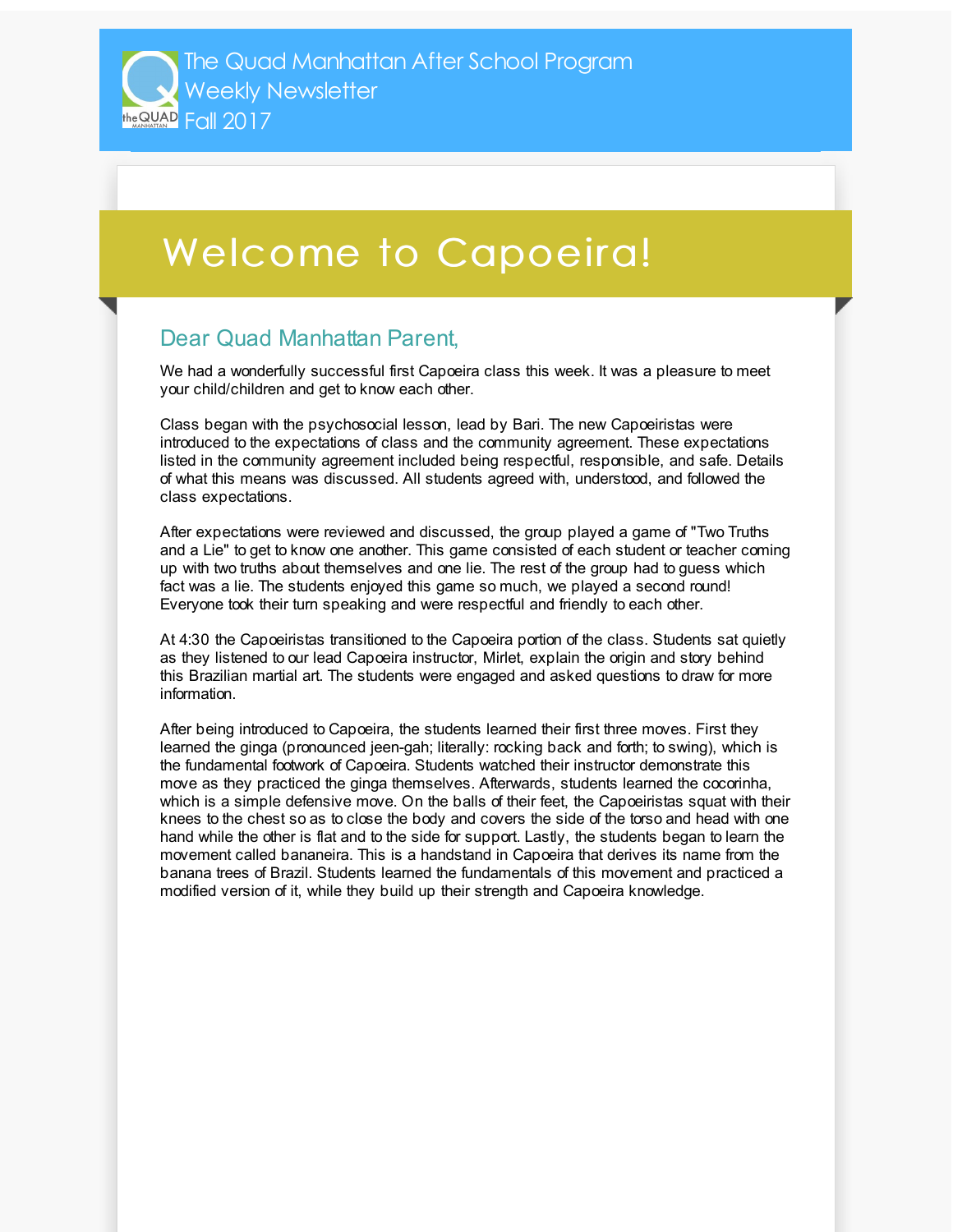

*"ginga"*

Next week we will continue getting to know one another and begin learning some psychosocial concepts. The Capoeiristas will continue to practice the movements that they learned this week and will build from these skills.

We look forward to seeing the Capoeiristas next week!

Thank you, Bari, Mirlet, and Bradley

## About the teachers



**Bari Schwartz,** Psy.D., Psychosocial Teacher, is a postdoctoral psychology fellow at The Quad Preparatory School, after serving as a full-time intern there during the 2016-2017 school year and completing the Meeting the Needs of Twice Exceptional Children Certificate Program through The Quad Foundation. She received her doctoral and master's degrees in School Psychology from St. John's University and is a New York State Certified School Psychologist. Dr. Schwartz has worked with children who exhibit behavioral, learning, and social-emotional difficulties, and has training in a wide array of evidence-based practices, including cognitive-behavioral therapy (CBT) and parent management training, and parent-child interaction therapy (PMT, PCIT) models.

**Mirlet Auguste** has been teaching summer camps at the Quad since 2011. He is a Graduado from Grupo Capoeira Luanda NYC under the supervision of Mestre Jelon Vieira and has been training Capoeira for more than 8 years. Mirlet has also taught Capoeira at Kipp Amp Charter School in Brooklyn. A native New Yorker, Mirlet is also a free-style dancer and performer with a strong influence of Afro beats and House music and a full-time Fashion Designer.